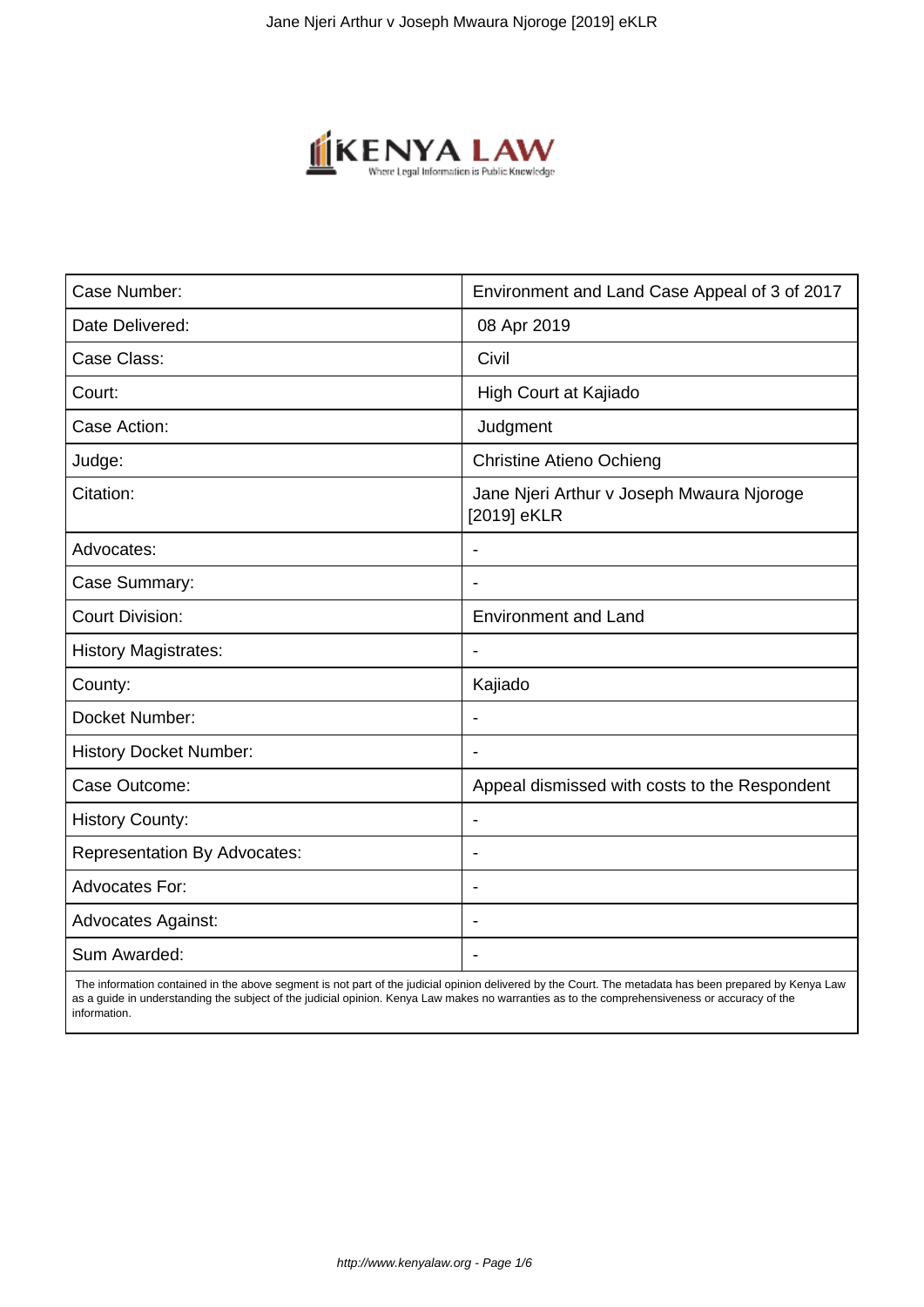### **REPUBLIC OF KENYA**

#### **IN THE ENVIRONMENT AND LAND COURT**

### **AT KAJIADO**

# **ELC APPEAL NO. 3 OF 2017**

**JANE NJERI ARTHUR..................................................................................APPELLANT**

# **VERSUS**

**JOSEPH MWAURA NJOROGE.........................................................RESPONDENT**

#### **JUDGEMENT**

# **Introduction**

By a Memorandum of Appeal dated the  $18<sup>th</sup>$  September 2006, the Appellant appeals against the whole of the ruling/ judgment delivered on 17<sup>th</sup> August, 2006 by the Kajiado District Land Registrar. The genesis of this appeal is from the determination of the District Land Registrar, Kajiado's decision dated the 17th of August 2006 regarding a boundary dispute relating to parcel No. NGONG/NGONG/6385 and NGONG/NGONG/6386 where he made the following orders:

a) The present boundary is hereby adopted as the boundary between the two parcels.

b) The map to be amended to conform with the ground.

c) Under section 23 of the REGISTERED LAND ACT (hereinafter referred to as "RLA") the parties to maintain in good order and repair the boundary so determined.

The Appellant being dissatisfied with the Ruling, a Survey of the land was undertaken by the District Surveyor who prepared a report dated 4th September 2006 and another report by a Private Surveyor B.M. Okumu which is undated.

The appellant being dissatisfied by the ruling filed an appeal at the High Court of Kenya in Nairobi on 18th September 2006.

The Memorandum of Appeal contained the following grounds;

a) The District Land Registrar erred in failing to appreciate that the boundary between the two parcels had been interfered with and that the acreage of each of the parcels on the ground differed with the acreage shown in the mutation forms and the area survey maps.

b) The District Land Registrar erred in failing to ascertain the actual acreage of each of the two plots as shown in the title/mutation forms and ensure that the size of the plots on the ground is equivalent to the size in the mutation forms/title and/or register.

c) The District Land Registrar erred in failing to consider and appreciate the evidence adduced by the Appellant.

d) The District Land Registrar erred in failing to appreciate that the subdivision line between the two parcels of land clearly shows an encroachment onto parcel 6386.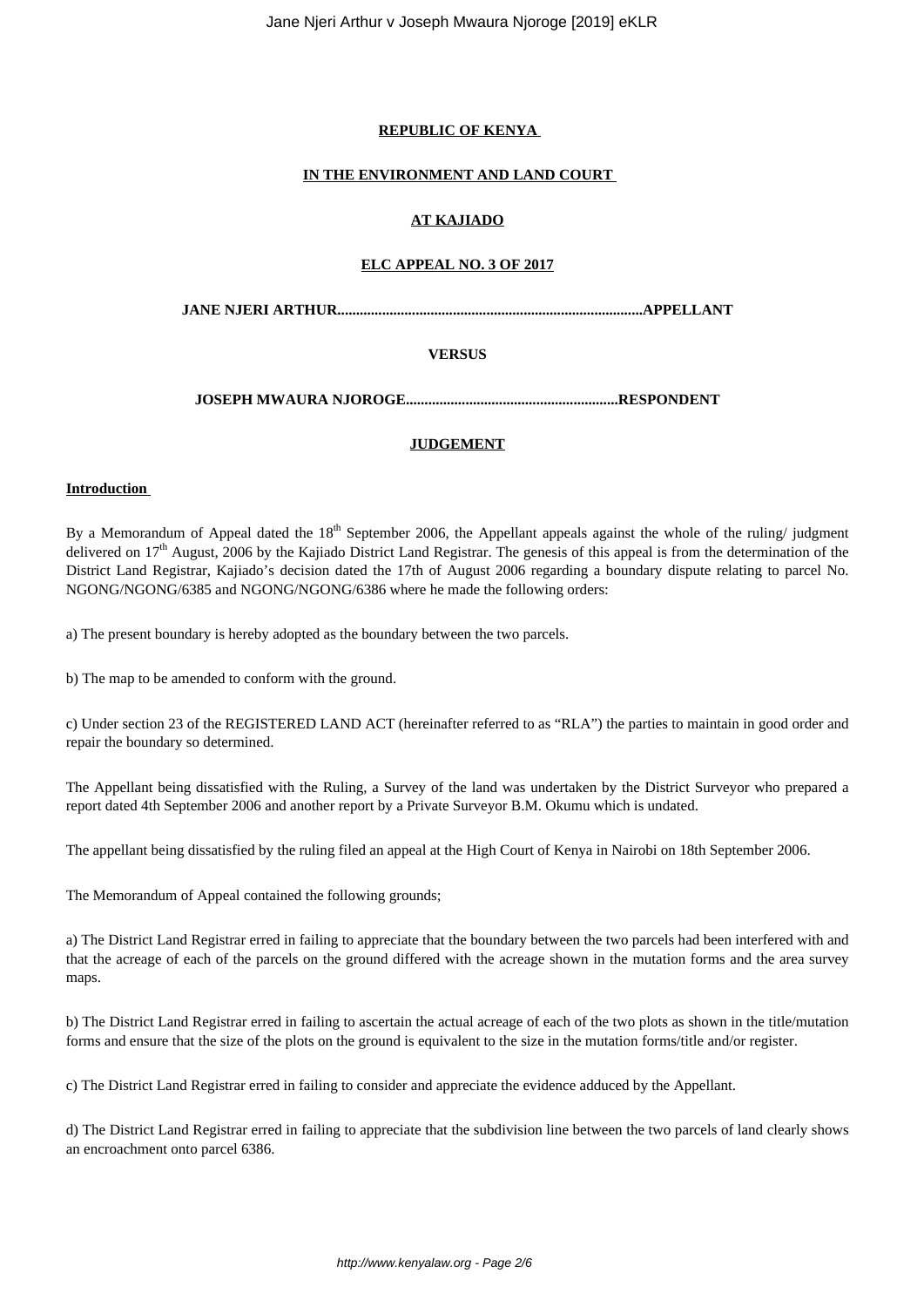e) The District Land Surveyor erred in failing to consider that the Registry Index Map (R.I.M.) reference number 20/NW covering the parcels in questions is at variance with the associated mutation forms and that most of the distance measurements shown on the mutation forms are very different from their corresponding distances on the R.I.M, hence the discrepancy between the area in the RIM and in the mutation form.

f) The said District Surveyor did not adjudicate the dispute impartially and was influenced by extraneous matters, hence the erroneous decision.

The Appellant prays that:

a) The said Ruling and all the consequential orders be set aside and the dispute be determined afresh and or the correct boundary reflecting the correct acreage of each parcel be determined and maintained.

b) The area maps which reflect the correct acreage/size of each parcel be determined and maintained and the boundary on the ground be marked to confirm with the said maps.

c) The respondent to pay the cost of appeal.

I have considered the submissions of both parties in respect of this Appeal.

#### **Analysis and Determination**

Upon consideration of the materials presented in respect of the Appeal herein, the only issue in dispute is whether the proceedings and decision of the District Land Registrar dated the 17th of August 2006 and District Surveyor's Report dated 4<sup>th</sup> September, 2006 regarding a boundary dispute relating to parcel No. NGONG/NGONG/6385 and NGONG/NGONG/6386 should be set aside and the boundary dispute determined afresh.

It is not in dispute that there was a boundary issue between land parcel Nos. NGONG/NGONG/6385 and NGONG/NGONG/6386. It is further not disputed that the District Land Registrar in exercising his mandate proceeded to determine the dispute and prepare a report. The Appeal has arisen as a result of the District Land Registrar's decision where he directed that the parties should adopt the boundaries as per the findings on the ground.

The Appellant contends that she is the widow of the deceased owner of land parcel number NGONG/ NGONG/ 6368 who was involved in a boundary dispute with the Respondent. She claims the Respondent had encroached on her land. She admitted that the late husband had initially tried to fix the boundary when it was uprooted.

The District Land Registrar, in determining the boundary dispute stated as follows:' **the surveyor present did a ground check and realized that the shape of the parcel on the map differed from that on the ground. The measurement on the side facing the road indicated the boundary to fall within the acceptable position of any boundary. A check along the river line also indicated that parcel No. 6368 takes the approximate shape and that upon taking measurements, it almost checked with the measurement on the mutation. Parcel No. 6385 had its total measurement as indicated on the mutation form along the river, an indication that he has not encroached into parcel No. 6386 as alleged.'**

It is the Appellant's contention that these averments are contradictory and should not have been relied upon for the Land Registrar to make his decision. Further, she averred that the District Land Registrar relied on extraneous issues to determine the boundary dispute. The Appellant also disputed the report by the District Surveyor, Kajiado dated the 4<sup>th</sup> September, 2006 that had ruled out an encroachment and relied on the undated report by the private Surveyor B M Okumu who stated that the Registry Index Map (RIM) reference number 20/NW covering the parcels in questions was at variance with the associated mutation forms. From a cursory look at the proceedings and decision of the District Land Registrar, the Appellant confirmed that her deceased husband purchased the suit land and relied on the existing boundaries at that time. The Appellant confirmed that it is her late husband who placed pegs to mark the boundaries and that they rectified the boundary together with the Seller. The Respondent herein stated that he bought the suit land from one James Mbai Mburu and he was shown the boundaries, which have remained intact. He confirmed having no dispute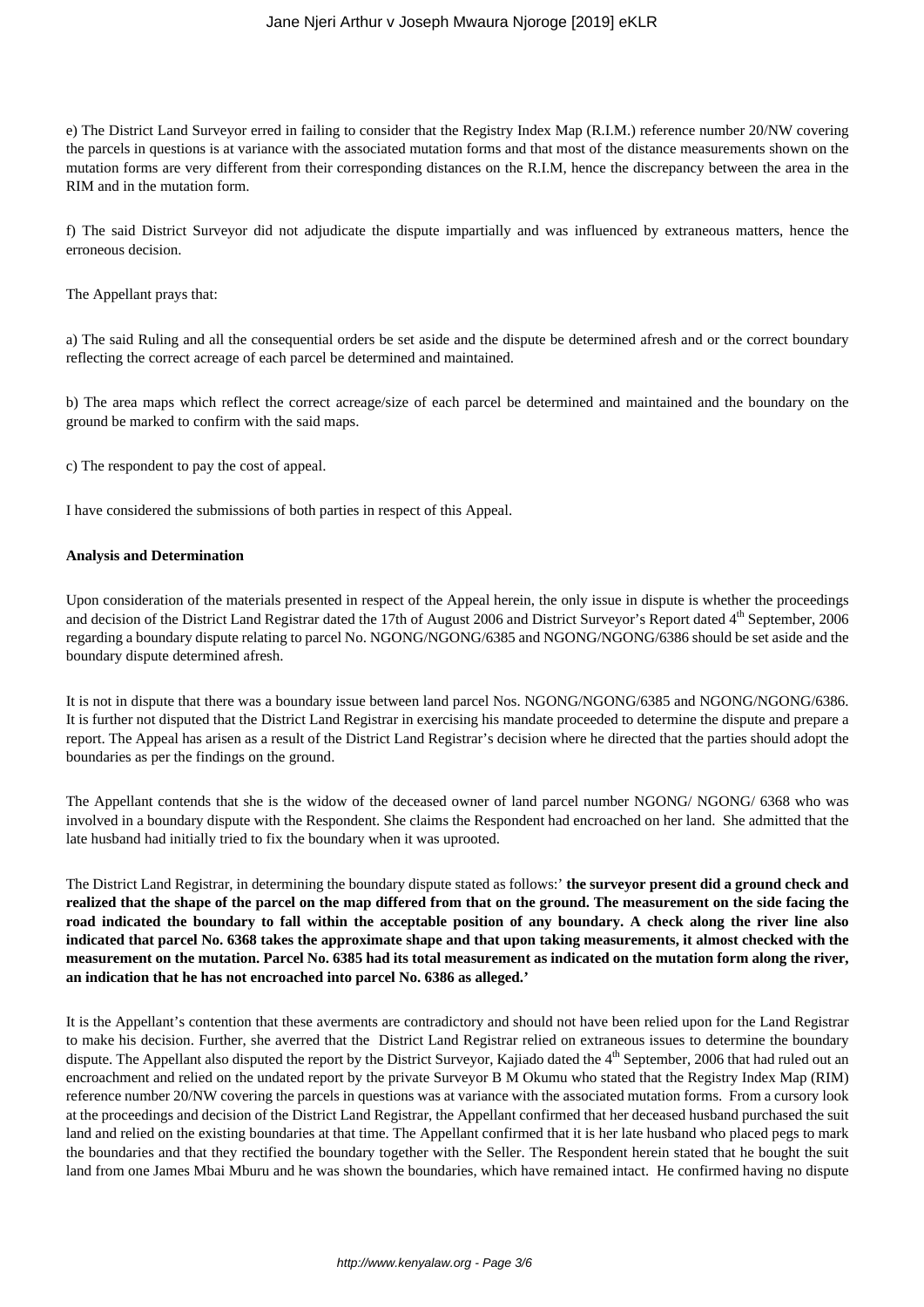with the Appellant's deceased husband. One of the Appellant's witness Apollo Mwangi confirmed he did not know the boundary of the two parcels of land although he used to farm the deceased land. As for another witness Mwangi Mugo, he confirmed visiting the two parcels of land in 1986 and 1996 but never saw the boundaries. He however contended during the hearing that the boundaries looked different. He also said that the deceased never told him of any encroachment on his land. One Samuel Kiruki who is a neighbor of the disputants, stated that he had seen a boundary of euphobia plants for almost 17 years. He however confirmed he did not know the entire boundary. Further, one Moffat confirmed that he brought Mwaura to view parcel Ngong/Ngong/6385 in 1997 – 1998 and the boundaries have remained intact todate and the fence was as it is presently.

Since the boundary dispute herein was determined during the regime of the Registered Land Act, I will mainly refer to the said Act. Section 21(1) (2),  $\&$  (3) of the Registered Land Act (repealed) gave power to the Land Registrar to fix boundaries to registered land and provided **that' (1) Except where, under section 22, it is noted in the register that the boundaries of a parcel have been fixed, the registry map and any filed plan shall be deemed to indicate the approximate boundaries and the approximate situation only of the parcel. (2) Where any uncertainty or dispute arises as to the position of any boundary, the Registrar, on the application of any interested party, shall, on such evidence as the Registrar considers relevant, determine and indicate the position of the uncertain or disputed boundary. (3) Where the Registrar exercises the power conferred by subsection (2), he shall make a note to that effect on the registry map and in the register and shall file such plan or description as may be necessary to record his decision.'**

From the materials presented herein, it is evident that the Land Registrar adhered to the law and invited all the parties to deliberate on the boundary dispute wherein they each called their respective witnesses. Further, in exercise of his legal mandate, the Land Registrar proceeded to determine the dispute. I note the Appellant seeks to rely on the Fair Administrative Actions Act and the Constitution of Kenya 2010 which were not in force when the Land Registrar determined the boundary dispute and in the interests of justice, I will not refer to them. In the said proceedings, no witness stated that the deceased had a boundary dispute with the Respondent herein prior to his death. I note the dispute arose one year after the demise of the owner. This in essence points out to the fact that the deceased had been comfortable with his boundary as pointed out by the seller and had acquiesced on the same. The Respondent herein who owns the adjacent parcel of land confirmed that it is the seller who pointed out to him the boundary which he had retained todate. All witnesses stated there was a boundary between the two parcels of land, and DW3 Moffat Buja was emphatic that the boundaries had remained the same. Further, both John Mbugua, (PW3) and Samuel Kiruki (DW1) all stated that the boundary was made of euphobia plants which corroborated Joseph Mwaura Njoroge's averments. It is hence evident that the majority of the witnesses of the Appellant and Respondent confirmed that the boundaries had been there. The Appellant contends that the District Land Registrar failed to appreciate her evidence. The rule of evidence is clear that the burden of proof was upon the Appellant to prove that the Land Registrar at the time of arriving at his decision failed to appreciate all the evidence before me, which to me is not the case.

The District Surveyor further did a report dated the 4<sup>th</sup> September, 2006 addressed to the District Land Registrar where he stated as follows:' **Measurements taken on both the parcels sides, namely the side fronting the roan and the side facing the river, revealed that both parcels dimensions were within acceptable lengths as indicated in the mutation forms (subdivisions of 3386). Furthermore, area analysis on parcel 6386 revealed that its area was intact, and hence no encroachment had been done.'** 

From this report, the District Surveyor confirmed that there was no encroachment on the Appellant's land.

There was a second Survey undertaken by BM Okumu who prepared an undated report where he stated that: ' **the boundary line between the parcels 6385 and 6386 did not give the acreage of the two parcels of land as shown in the mutation form as 1.01 hectares and 1.41 hectares respectively. This subdivision line on the ground seems to show encroachment onto parcel 6386 if the acreages given in the mutation form are to be considered.** '

I note that the report by BM Okumu seeks to contradict the findings of the Land Registrar and the District Surveyor. Further, it is not clear whether the said report was prepared before the Land Registrar's report or after.

In the case of **Azzuri Limited v Pink Properties Limited [2017] eKLR,** Justice Angote while making a decision relating to general boundaries had this to say**: ' In his paper,** *"The Role of the Registry Index Map (RIM) in Land Management in Kenya",* **Peter K. Wanyoike has stated that the Registered Index Map is a very useful document in registration and management of land in Kenya within the context of "***General Boundaries"* **or** *"approximate boundaries."*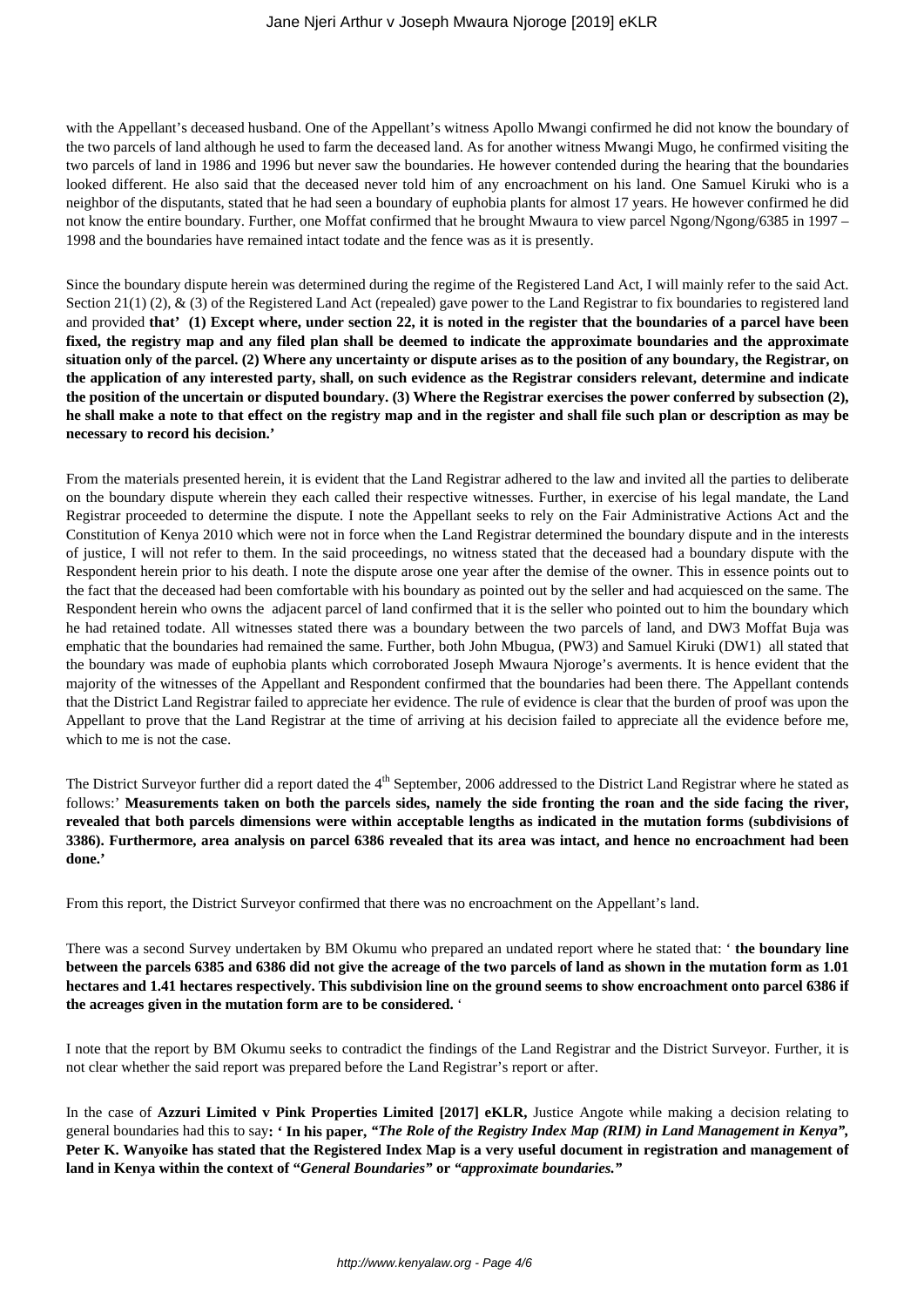#### **The paper defines** *"General Boundaries"* **as follows:**

*"A boundary of which the precise line is undetermined in relation to the physical features which demarcate it .... However, it is clear on the ground where the parcel is situated and where the boundaries are, for they are clearly visible and unmistakable physical features, though they do not indicate the exact location of the line within the breadth which such physical features necessary process."*

**In the case of** *Ali Mohamed Salim vs Faisal Hassan Ali (2014) eKLR,* **this court held as follows:**

*"The type of survey that generated the Registry Index Map is what was known as "general boundaries" which has been defined in Section 18(1) of the Land Registration Act, 2012 to mean "the approximate boundaries and the approximate situation only of the parcel." Indeed, most of the titles under the repealed Registered Land Act were issued on the basis of the general boundaries, meaning that such parcel of land had no fixed beacons. On the other hand, land registered under the Registration of Titles Act required a cadastral survey to be prepared, which is based on a fixed boundary principle. Such a survey has an accurate linear and angular measurements to aid the registration of a title of a plot. The boundaries of land registered under the Registration of Titles Act can easily be identified by any surveyor because of the fixed nature of its beacons."*

**In the case of Samuel Wangau Vs. AG & 2 others (2009) eKLR, it was held as follows:**

*"However, it is common ground that such maps (R.I.M) are not authorities on boundaries. Both the District Land Registrar and the District land surveyor said as much.......It means therefore that when and where there is a dispute as to the position and location of a boundary as in this case, unless the same is a fixed boundary, one has to go beyond the R.I.M in solving the dispute."*

**Indeed, both PW1 and DW2 were agreeable that for one to determine a dispute in respect to general boundaries, the physical features existing on the ground are very critical. Such features include hedges, fences and roads. Because general boundaries are identifiable by using the existing physical features, and by interviewing the owners of the adjacent plots, the law requires disputes relating to such boundaries to be handled by the Land Registrar, and not Surveyors or even the court.'**

In this Appeal, the boundary dispute the District Land Registrar was determining related to a general boundary and all the witnesses admitted there were general features to confirm an existence of a boundary between the two parcels of land. The Appellant is aggrieved by the Land Registrar's ruling for failing to rely on the measurements as per the RIM. As per section 21 (1) of the Registered Land Act, the registry map and any filed plan shall be deemed to indicate the approximate boundaries and the approximate situation only of the parcel. In the current scenario it is clear the boundaries on the RIM were an approximation.

Further, in the case of **Azzuri Limited v Pink Properties Limited [2018] eKLR,** the Court of Appeal while dismissing an Appeal emanating from a Judgement in the above cited case, where the ELC Judge had dealt with an issue of General Boundaries, stated as follows:' **We find it impossible to depart from the above findings by the Judge. We have also taken note of the evidence that when the appellant purchased the suit plot, the respondent's fence was in place, and so were all the features. The appellant did not raise an issue of encroachment with the neighbors or the land Registrar so that the boundaries could be fixed. One can deduce from appellant's conduct that it was happy to buy the plot "as is" and turning later to involve the County Commissioner and to file suit prematurely contrary to the statute in a case where the Judge found inadequate evidence of encroachment, the orders made cannot be faulted.'**

In relying on the facts as presented, I opine that the District Land Registrar and District Surveyor who were experts properly arrived at their conclusions in respect of the general boundaries between land parcels numbers Ngong/Ngong/6385 and Ngong/Ngong/ 6386 respectively. Since this was a determination of a general boundary, the issue of exact measurement as per RIM as stated by BM Okumu Surveyor does not arise as the same was used as a guide and was not conclusive since it relies on approximation. It is against the foregoing that I find that the proceedings and decision of the District Land Registrar dated the 17th of August 2006 regarding a boundary dispute relating to parcel No. NGONG/NGONG/6385 and NGONG/NGONG/6386 proper and decline to set the same aside.